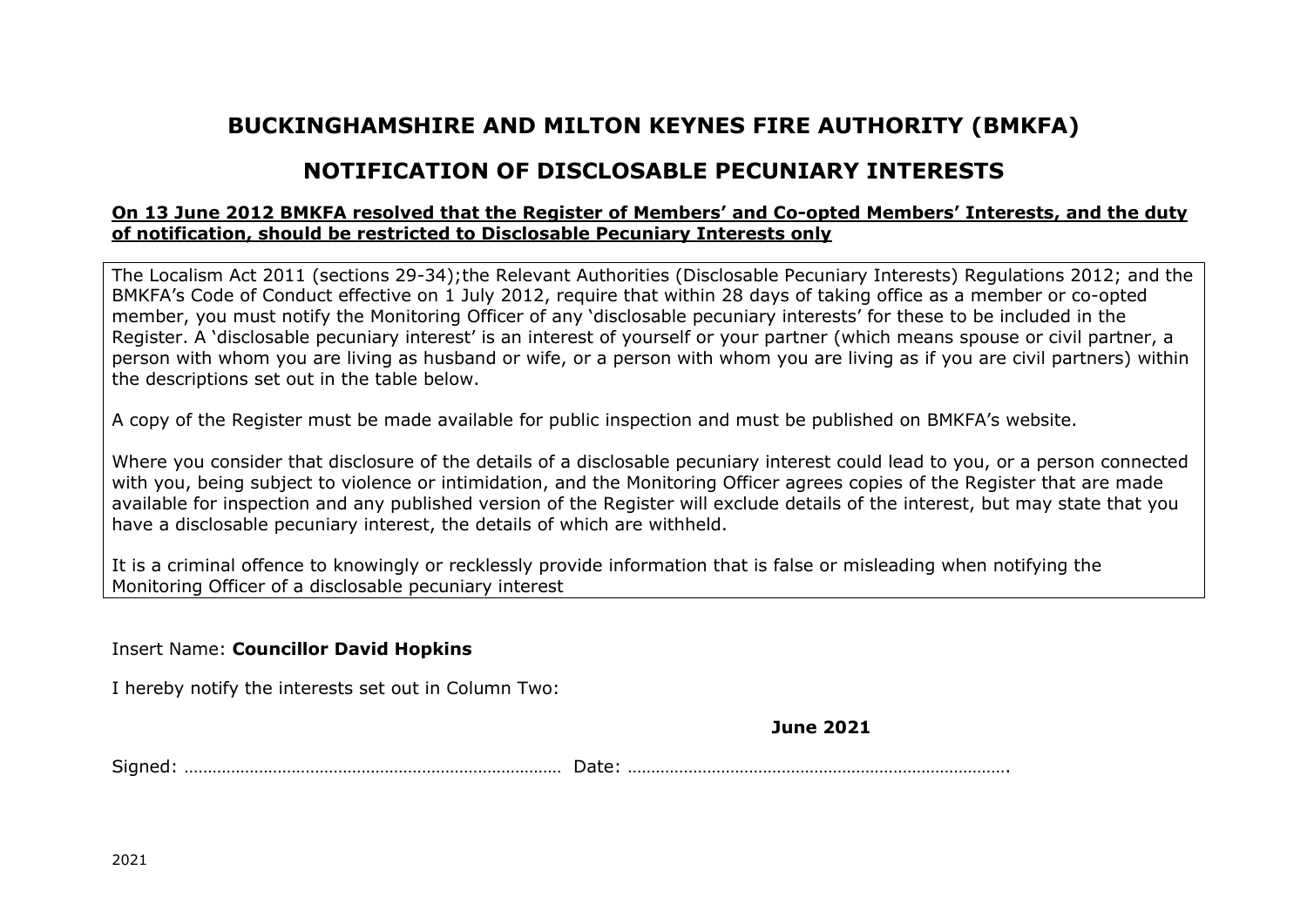| <b>Column One</b>           |                                                                                                                                                                                                                                                                                                                                                                                                                                                                 | <b>Column Two</b>               | [Notes]                                                                                                                                                                                                       |
|-----------------------------|-----------------------------------------------------------------------------------------------------------------------------------------------------------------------------------------------------------------------------------------------------------------------------------------------------------------------------------------------------------------------------------------------------------------------------------------------------------------|---------------------------------|---------------------------------------------------------------------------------------------------------------------------------------------------------------------------------------------------------------|
|                             |                                                                                                                                                                                                                                                                                                                                                                                                                                                                 |                                 | There is no requirement for you to<br>differentiate your disclosable<br>pecuniary interests between those<br>which relate to you personally and<br>those that relate to your spouse or<br>civil partner       |
| <b>Category of Interest</b> |                                                                                                                                                                                                                                                                                                                                                                                                                                                                 | <b>Member's Interests</b>       |                                                                                                                                                                                                               |
| 1.                          | Any employment, office, trade, profession<br>or vocation carried on for profit or gain<br>[i.e undertaken by you, or your spouse or<br>civil partner]                                                                                                                                                                                                                                                                                                           | Member of Milton Keynes Council |                                                                                                                                                                                                               |
| 2.                          | Any payment or provision of any other Nil<br>financial benefit (other than from BMKFA)<br>made or provided within the twelve<br>months preceding this notification in<br>respect of any expenses incurred by you in<br>carrying out duties as a member, or<br>towards your election expenses.<br>This includes any payment or financial<br>benefit from a trade union within the<br>meaning of the Trade Union and Labour<br>Relations (Consolidation) Act 1992 |                                 |                                                                                                                                                                                                               |
| 3.                          | Any contract which is made between you,<br>or your spouse or your civil partner* (or a<br>body in which you, or your spouse or your<br>civil partner, has a beneficial interest **)<br>and BMKFA-<br>(a) under which goods or services are to                                                                                                                                                                                                                   | Nil                             | * "spouse or civil partner" means a<br>person with whom you are living as<br>husband or wife, or a person with<br>whom you are living as if you are civil<br>partners<br>**"body in which you, or your spouse |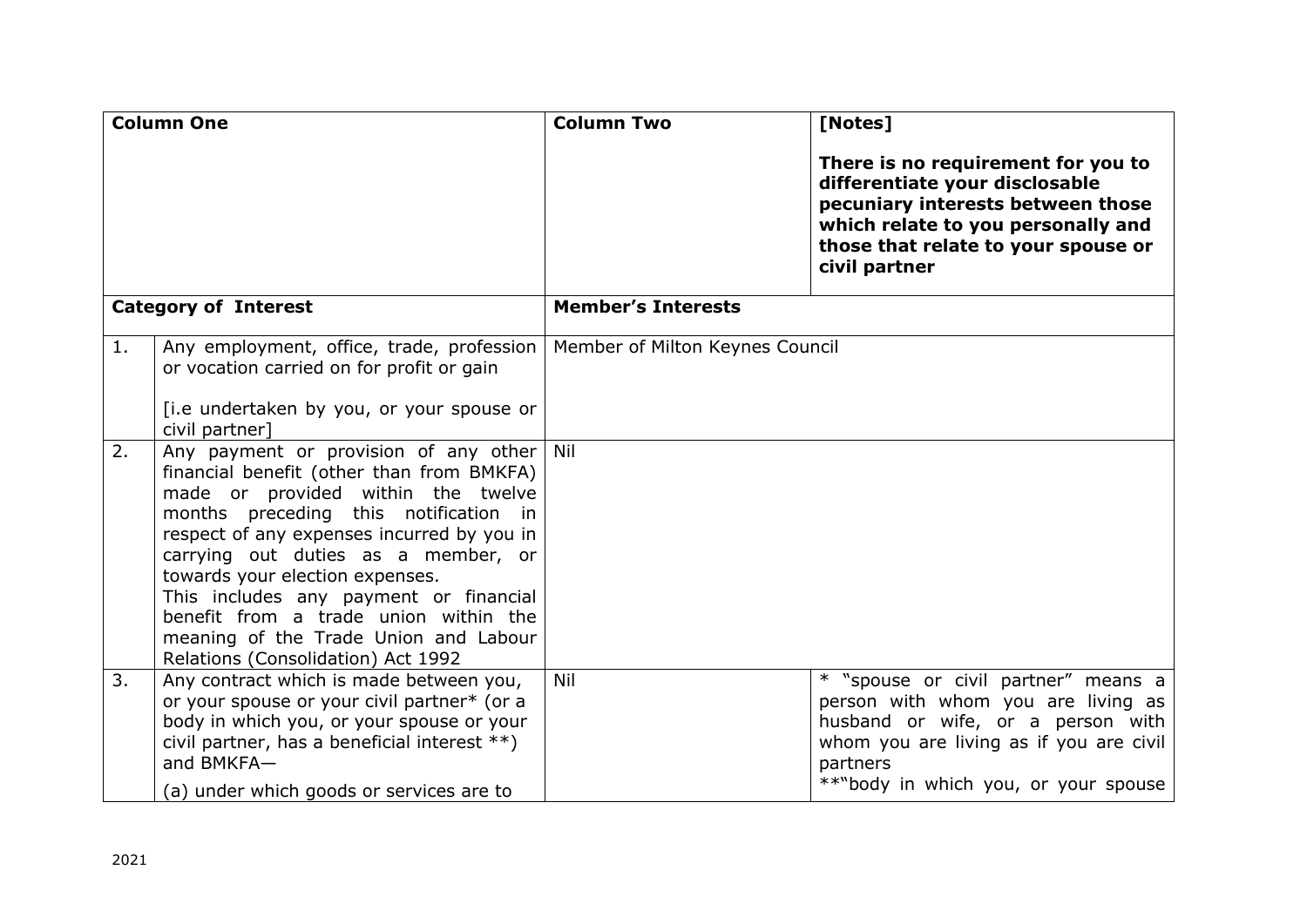|    | be provided or works are to be executed;<br>and<br>(b) which has not been fully discharged.                                                                                                              |                                                                                                                                                                                | or your civil partner has a beneficial<br>interest" means a firm in which you, or<br>your spouse or your civil partner is a<br>partner or a body corporate of which<br>you, or your spouse or your civil<br>partner is a director (or a member of<br>the committee of management of an<br>industrial and provident society), or in<br>the securities of which you, or your<br>spouse or your civil partner has a<br>beneficial interest |
|----|----------------------------------------------------------------------------------------------------------------------------------------------------------------------------------------------------------|--------------------------------------------------------------------------------------------------------------------------------------------------------------------------------|-----------------------------------------------------------------------------------------------------------------------------------------------------------------------------------------------------------------------------------------------------------------------------------------------------------------------------------------------------------------------------------------------------------------------------------------|
| 4. | Any beneficial interest in land *** which is<br>within the areas of Buckinghamshire and<br>Milton Keynes<br>[i.e of you, or of your spouse or your civil<br>partner,]                                    | 80 Walton Road, Wavendon,<br>Milton Keynes, MK17 8LW<br>and growing timber on 5<br>acres of land known as<br>Ironmongers Close,<br>Wavendon located opposite<br>80 Walton Road | ***"land"<br>excludes<br>an<br>easement,<br>servitude, interest or right in or over<br>land which does not carry with it a right<br>for you, or your spouse or your civil<br>partner (alone or jointly with another)<br>to occupy the land or to receive income                                                                                                                                                                         |
| 5. | Any licence (alone or jointly with others) to<br>occupy land in the areas of<br>Buckinghamshire and Milton Keynes for a<br>month or longer<br>[i.e held by you, or your spouse or your<br>civil partner] | Nil                                                                                                                                                                            |                                                                                                                                                                                                                                                                                                                                                                                                                                         |
| 6. | Any tenancy where (to your knowledge)-<br>(a) the landlord is BMKFA; and<br>(b) the tenant is a body in which you, or<br>your spouse or your civil partner, has a<br>beneficial interest **.             | Nil                                                                                                                                                                            |                                                                                                                                                                                                                                                                                                                                                                                                                                         |